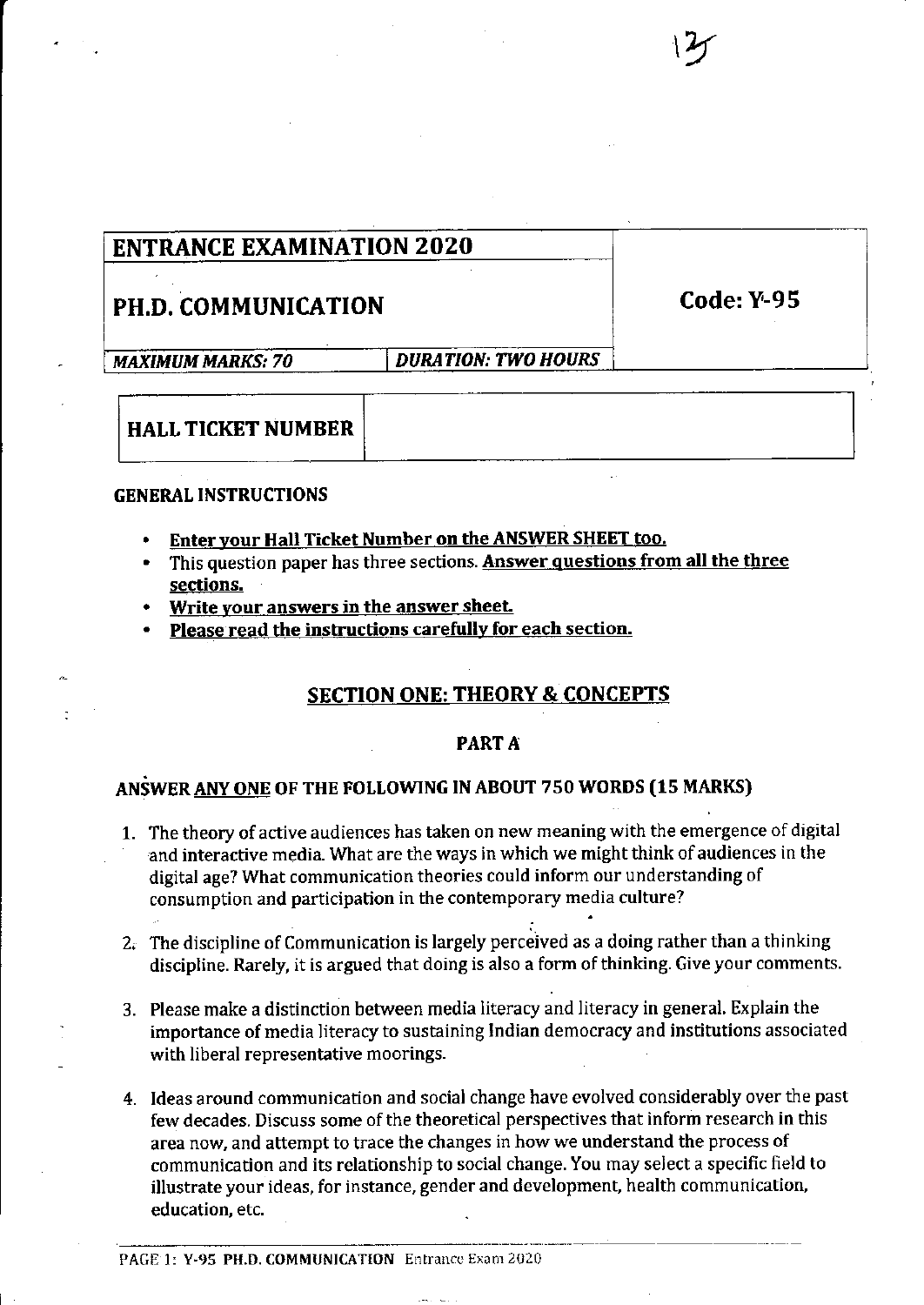#### PART B

### WRITE SHORT NOTES ON ANY TWO OF THE FOLLOWING IN ABOUT 200 WORDS (2X5-10 MARKS)

- 1. Social construction of reality
- 2. Platform economy
- 3. Phenomenology
- 4. Information Being
- 5. Media Aesthetics

#### SECTION TWO: METHODOLOGY

#### PART A

#### ANSWERANY ONE OF THE FOLLOWING IN ABOUT 750 WORDS (15 MARKS)

- 1. A multilateral agency has contracted you to do a smal! pilot study in a village to understand media use patterns in the community. The study should be as representative as possible of all sections of the village population. How would you go about designing the study, beginning with sampling, to the tools used, to analysis?
- 2. What might be the best way of understanding portrayals of women in daytime Hindi serials? How would you go about selecting serials to examine, and what approaches would you use to study the content?
- 3, It is often said that media institutions are 'in between" institutions and they do regard themselves as sources of news or views. What kind of framework or method is suitable for studying the character of "in between-ness" of media institutions?
- 4. Ethnography and focus group studies have become the norm in qualitative studies pertaining to media. Discuss.

#### PART<sub>B</sub>

## WRITE SHORT NOTES ON ANY TWO OF THE FOLLOWING IN ABOUT 200 WORDS (2X5-10 MARKS)

- 1. Micro Empiricism
- 2. Theory Vs Philosophy
- 3. Validity and Reliability
- 4. Theoretical Sampling
- 5. Qualitative content analysis